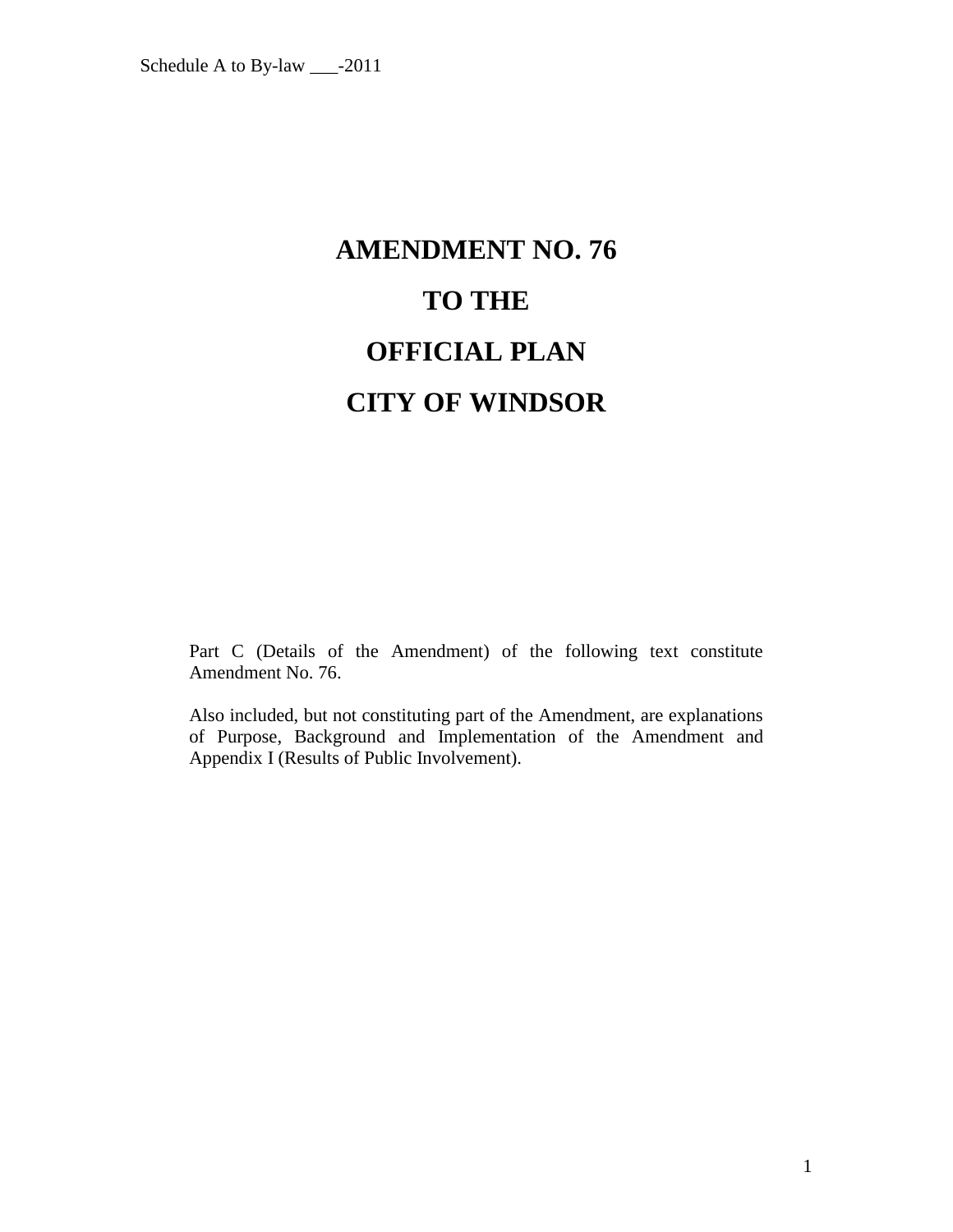#### **A. PURPOSE**

This amendment is the first part of the implementation of the Official Plan 5-Year Review. Subsequent amendments include the addition of an Urban Structure Plan, Official Plan Volume 1 and Volume 2 schedules, and updates to the Environment, Land Use, Infrastructure and Procedures chapters. The purpose of this amendment is to incorporate into the Official Plan certain policy modifications which are of a housekeeping nature. They involve no change in land use policy direction from what is contained in the current approved Official Plan. The housekeeping changes include:

- Updating of the text in Chapter  $3$  Development Strategy and Chapter  $4$  Healthy Community to reflect the 2007 City of Windsor Community Strategic Plan.
- Clarification of terms used and wording refinements to the text in Chapter  $8 -$ Urban Design and Chapter 9 – Heritage Conservation.

#### **B. BACKGROUND**

The current City of Windsor Official Plan (Volume 1: The Primary Plan) was adopted by City Council on October 25, 1999 and approved in part by the Minister of Municipal Affairs and Housing on March 28, 2000 with the remainder being approved by the Ontario Municipal Board on November 1, 2002.

The Vision and Principles in Chapter 3 – Development Strategy and the Goals and Objectives in Chapter 4 – Healthy Community are based on the City of Windsor Community Strategic Plan entitled *"Our Vision: Our Future"*. In 2007 the City updated its community strategic plan through a document entitled *"Dream Dare Do"*. Those chapters need to be modified to reflect the wording in the updated Community Strategic Plan.

In Chapter 8 – Urban Design and Chapter 9 – Heritage Conservation some refinement in wording was necessary to provide more clarity to the policies.

#### **C. DETAILS OF THE AMENDMENT**

1. That Chapter 3, Development Strategy BE AMENDED by deleting Sections 3.0 to 3.2 and replacing them with the following:

# *3.0 Preamble*

*PLANNING FOR*   $THE 21$ <sup>ST</sup> *CENTURY As we enter the second decade of the 21st Century, Windsor has reconfirmed its strategic directions for the future as set out in its Community Strategic Plan, Official Plan and various master plan documents. These initiatives reflect community values to keep Windsor healthy, caring and prosperous. The*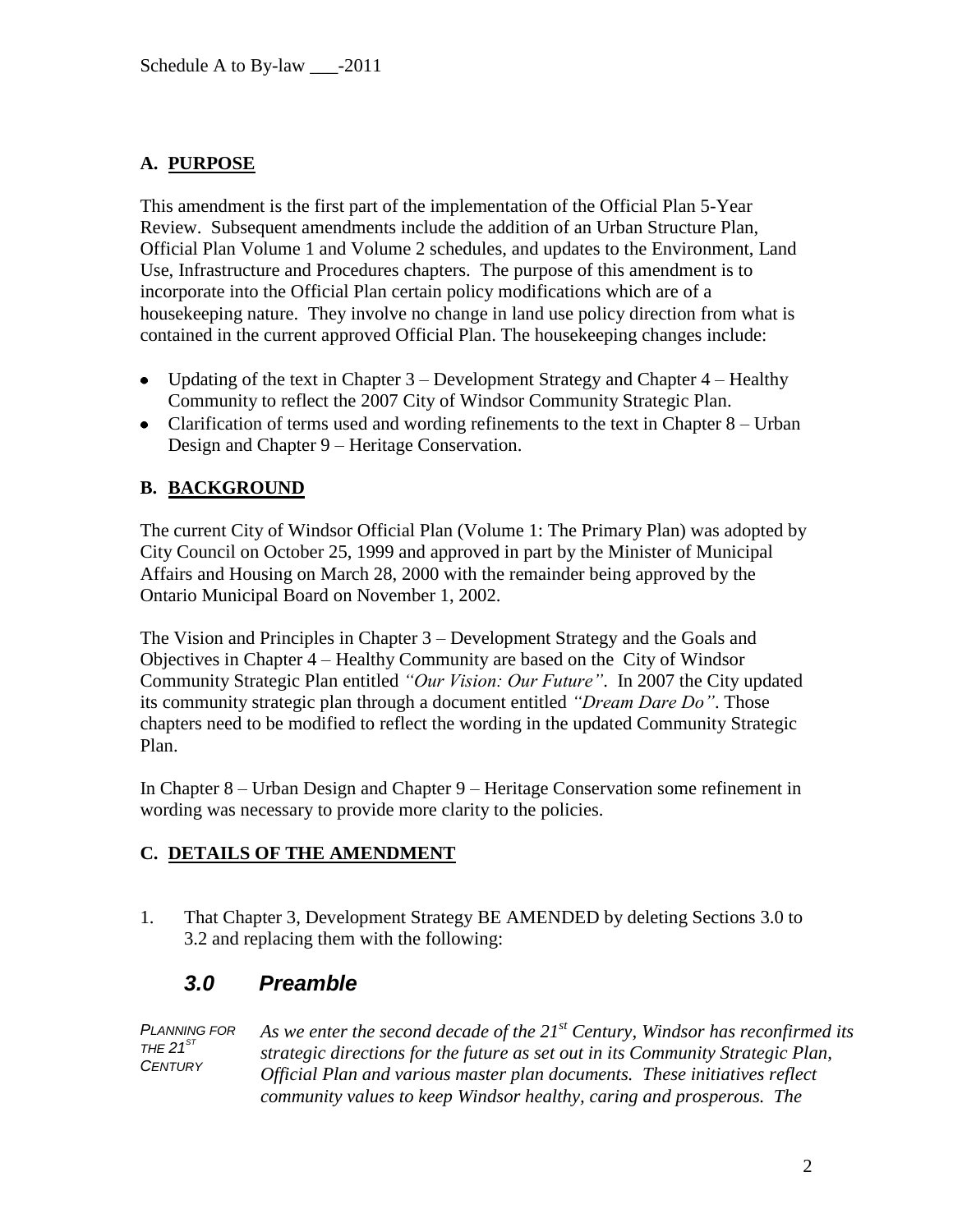*planning directions for Windsor are expressed in this Official Plan through a development strategy that consists of three main parts:*

- *(a) A Vision statement that clearly expresses what Windsor wants to become and is the foundation for municipal decisions which will guide the planning of the community's future;*
- *(b) The Principles which, as philosophical statements and values supporting the vision, establish the qualitative framework for land use planning decisions;*
- *(c) The Growth Concept that embodies the Vision of the Community Strategic Plan.*

## *3.1 Vision*

*The planning of Windsor's future is guided by the following vision taken from Dream Dare Do - The City of Windsor Community Strategic Plan:*

*VISION "Windsor is a quality city full of history and potential, with a diverse culture, a durable economy, and a healthy environment where citizens share a strong sense of belonging and a collective pride of place."*

> *The Community Strategic Plan also provides the following mission statement for achieving the vision:*

*MISSION STATEMENT "Our City is built on relationships – between citizens and their government, businesses and public institutions, city and region – all interconnected, mutually supportive, and focused on the brightest future we can create together."*

*FOUR INTERRELATED PILLARS The Community's commitment to the vision is reflected in an action strategy centred around four interrelated pillars, namely:* 

- *(a) Our Economy: Cultivated and Competitive;*
- *(b) Our Society: Diverse and Caring;*
- *(c) Our Environment: Clean & Efficient; and*
- *(d) Our Government: Responsive & Responsible.*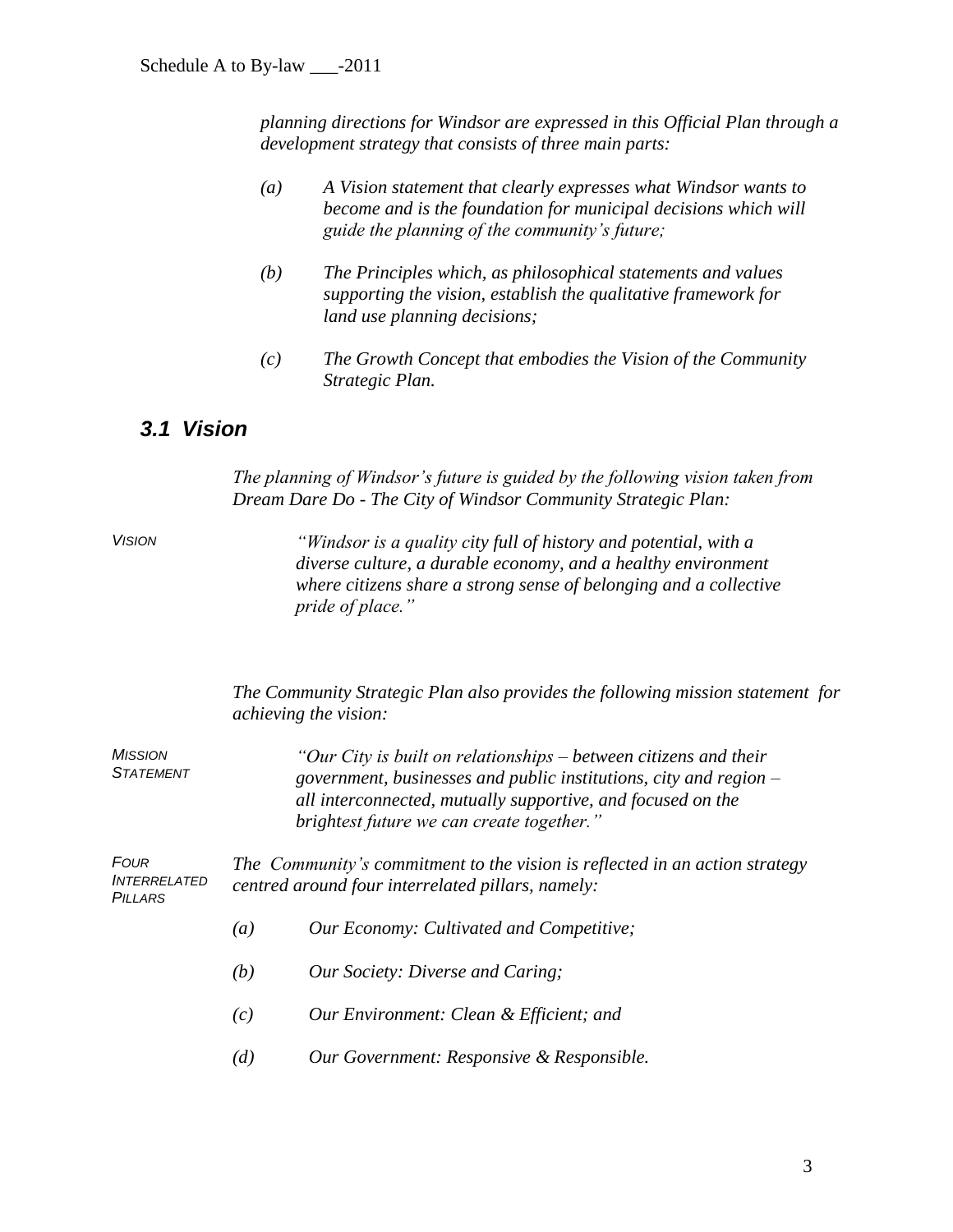|                  |                                                                                                              | <b>Community Strategic Plan</b>                                                                                                                                                                            |                                                                                                                                                           |                                                                                                                                                                                                                                            |  |  |  |
|------------------|--------------------------------------------------------------------------------------------------------------|------------------------------------------------------------------------------------------------------------------------------------------------------------------------------------------------------------|-----------------------------------------------------------------------------------------------------------------------------------------------------------|--------------------------------------------------------------------------------------------------------------------------------------------------------------------------------------------------------------------------------------------|--|--|--|
|                  | <b>OUR ECONOMY</b><br>Cultivated<br>$\infty$<br>Competitive                                                  | <b>OUR SOCIETY</b><br><b>Diverse</b><br>R.<br>Caring                                                                                                                                                       | <b>OUR ENVIRONMENT</b><br>Clean<br>$\mathcal{R}$<br><b>Efficient</b>                                                                                      | <b>OUR</b><br><b>GOVERNMENT</b><br>Responsive<br>æ<br>Responsible                                                                                                                                                                          |  |  |  |
| ٠<br>٠<br>۰<br>۰ | Grow-business<br>Partner productively<br>Capitalize on strengths<br>Reach out to the world<br>Develop skills | Stay safe<br>Invest in quality living<br>Protect community<br>٠<br>wellness<br>Strengthen the social<br>fabric<br>Create complete<br>neighbourhoods<br>Celebrate diversity<br>Honour heritage<br>Value art | Improve our<br>environment<br>Develop responsibly<br>Conserve energy<br>Maintain<br>infrastructure?<br>Make transportation<br>efficient and<br>convenient | Improve financial<br><b>SUCCESS</b><br>Make services.<br>٠<br>responsive<br>Form beneficial<br>partnerships<br>Encourage public<br>٠<br>engagement<br>Cultivate administrative<br>٠<br>talent<br><b>Build</b> political<br>٠<br>leadership |  |  |  |

The Four Pillars and the actions associated with each represent an integrated set of guiding principles that collectively establish the framework of the Official Plan.

- 2. That Chapter 4, Healthy Community, BE AMENDED as follows:
	- (a) By deleting the word "safe" in the second sentence in the first paragraph of 4.0, Preamble, to read as follows:

*"The healthy community philosophy is rooted in the belief that people's social, economic, cultural and psychological well-being is influenced by the physical environment in which they live, work and play. Building Windsor as a caring and diverse community is viewed as integral to providing all residents the opportunity and necessary supports to pursue their full potential."*

(b) By deleting the header "Safety" and replacing it with "Stay Safe" in Objective 4.1.7, to read as follows:

*STAY SAFE 4.1.7 A safe environment throughout Windsor.*

- (c) By adding new objective 4.1.9 Civic Image, to read as follows:
- *CIVIC IMAGE 4.1.9 An attractive city.*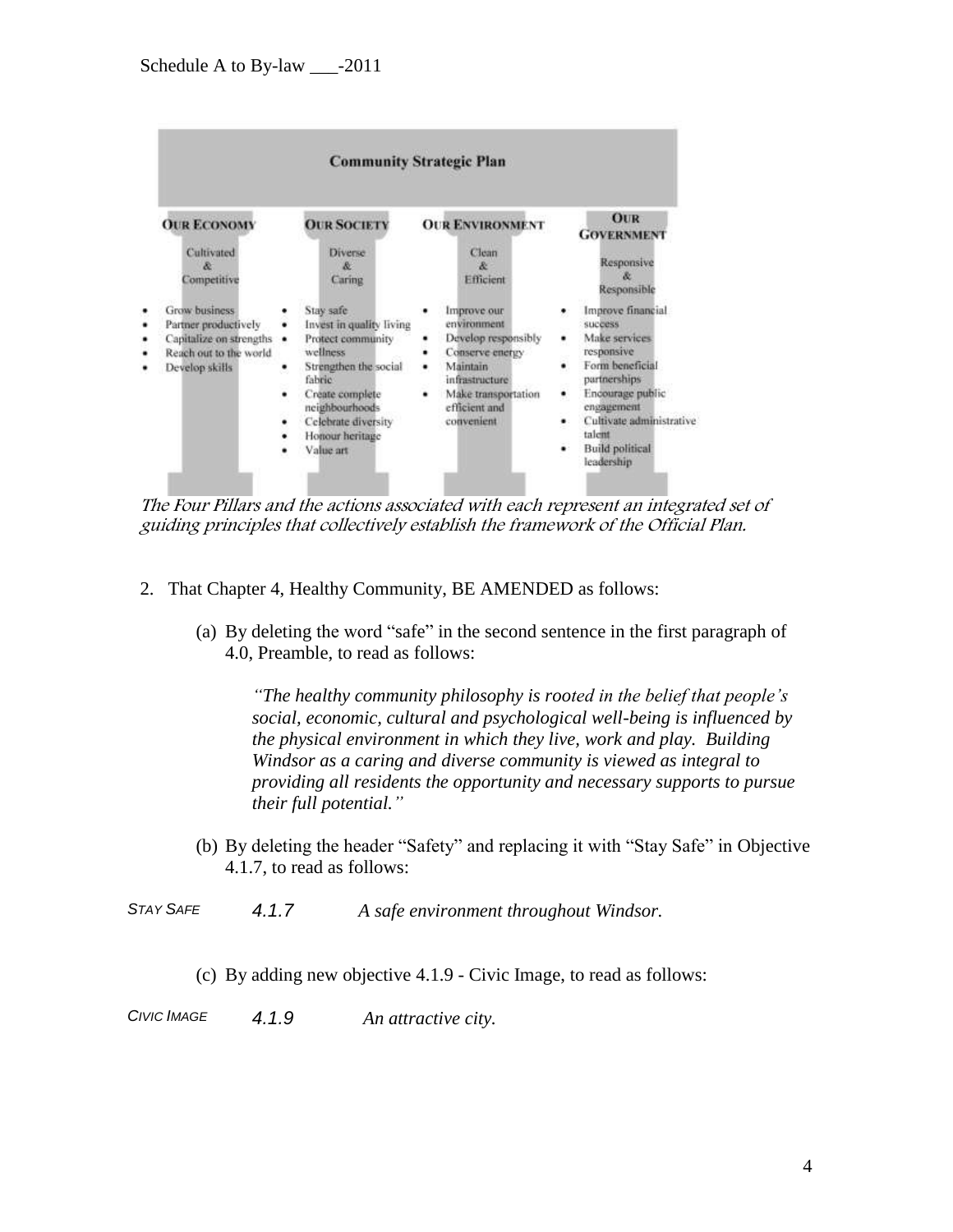- (d) By modifying Objective 4.2.1.2 to read as follows:
- *ACTIVE LIFESTYLE 4.2.1.2 To provide for activities and facilities which will foster an active lifestyle to improve community health.*
	- (e) By adding new Objective 4.2.1.5 Aging in Place and new Objective 4.2.1.6 Pedestrian Scale to read as follows:

| AGING IN PLACE | 4.2.1.5 | To encourage a mix of housing types and services to allow people |
|----------------|---------|------------------------------------------------------------------|
|                |         | to remain in their neighbourhoods as they age.                   |

*PEDESTRIAN SCALE*

*4.2.1.6 To provide for pedestrian scale neighbourhood centres that serve the day-to-day needs of the local residents.*

(f) By adding new Objective 4.2.2.3 – Sustainable Development, re-numbering Compatible Development as 4.2.2.4 and adding new Objective 4.2.2.5 – Reduce Carbon Footprint, to read as follows:

| <b>SUSTAINABLE</b><br><b>DEVELOPMENT</b>                | 4.2.2.3 | To encourage community planning, design and development that<br><i>is sustainable.</i>           |
|---------------------------------------------------------|---------|--------------------------------------------------------------------------------------------------|
| <b>COMPATIBLE</b><br><b>DEVELOPMENT</b>                 | 4.2.2.4 | To promote development that meets human needs and is<br>compatible with the natural environment. |
| <b>REDUCE</b><br><b>ENVIRONMENTAL</b><br><b>IMPACTS</b> | 4.2.2.5 | To reduce environmental impacts.                                                                 |

(g) By deleting Objectives 4.2.3.1 to 4.2.3.5 and replacing them with new Objectives 4.2.3.1 to 4.2.3.6, to read as follows:

| <b>MIX OF USES</b>                                 | 4.2.3.1 | To encourage a mix of uses.                                                                                   |  |  |
|----------------------------------------------------|---------|---------------------------------------------------------------------------------------------------------------|--|--|
| <b>PROXIMITY OF</b><br><b>BASIC SERVICES</b>       | 4.2.3.2 | To encourage the location of basic goods and services close to<br>where people live and work.                 |  |  |
| <b>COMMUNITY NEEDS</b>                             | 4.2.3.3 | To recognize the needs of the community in terms of shelter,<br>support services, accessibility and mobility. |  |  |
| <b>HOUSING</b><br>Mix                              | 4.2.3.4 | To accommodate the appropriate range and mix of housing.                                                      |  |  |
| LOCATION OF<br><b>COMMUNITY</b><br><b>SERVICES</b> | 4.2.3.5 | To encourage community services at appropriate locations<br>throughout Windsor.                               |  |  |
| <b>FIRST NATIONS</b>                               | 4.2.3.6 | To recognize the needs of the First Nations communities for<br>housing and support services.                  |  |  |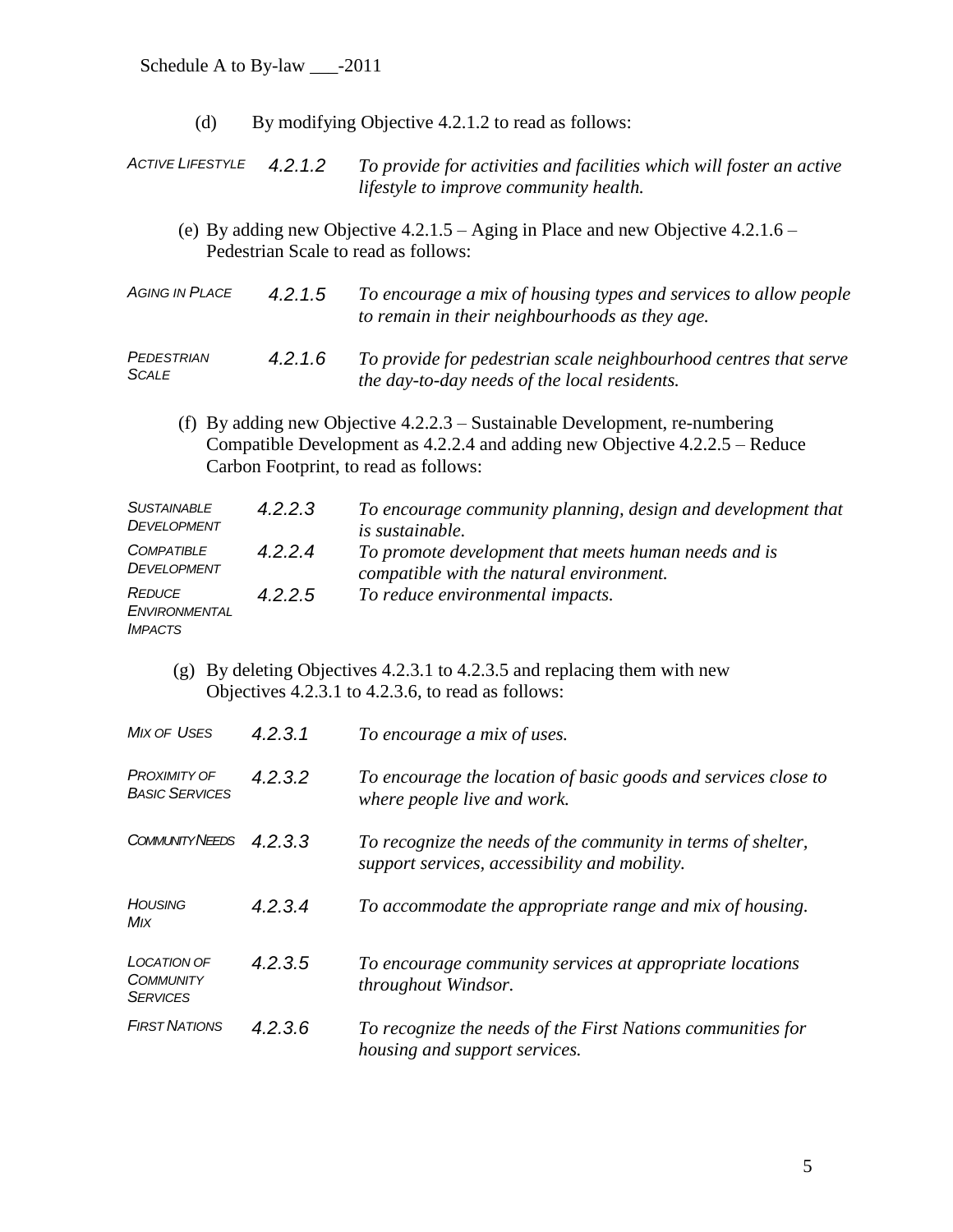- (h) By deleting Objective 4.2.4.3 Active Living and renumbering Adaptable Development accordingly.
- (i) By deleting Objective 4.2.4.4 Integrated Facilities and replacing it with new Objective 4.2.4.4 – Community Facilities, to read as follows:

*COMMUNITY FACILITIES 4.2.4.4 To co-locate community facilities.*

- 3. That Chapter 8, Urban Design BE AMENDED as follows:
	- (a) By adding "present and" and "and placemaking" in the second sentence of Section 8.0, Preamble, to read as follows:

*"A memorable, attractive and liveable city is one where people feel comfortable and are inspired by their surroundings. The physical systems and built form of the city are also designed to protect, maintain and improve the quality of life for present and future generations by integrating the principles of sustainability and place making. In order for Windsor to be such a city, Council is committed to urban design principles that enhance the enjoyment and image of Windsor and its people."*

(b) By adding "site" and "right-of-ways" to Goal 8.1.12, to read as follows:

*DESIGN EXCELLENCE 8.1.12 Excellence in exterior building design, site design and right-ofways.*

- (c) By adding "that are integrated with the built form" to Goal 8.1.13, to read as follows:
- *RESOURCES AND ENERGY 8.1.13 Efficient use of resources and energy that are integrated with the built form.*
	- (d) By adding "of all ages and" to Goal 8.1.14, to read as follows:

*DESIGN FOR ALL AGES AND ABILITIES 8.1.14 Integrated design for the needs of persons of all ages and abilities.*

(e) By deleting "active" and replacing it with "vibrant" in Policy 8.2.2.1(b) and Policy  $8.2.2.1(c)(ii)$ , to read as follows: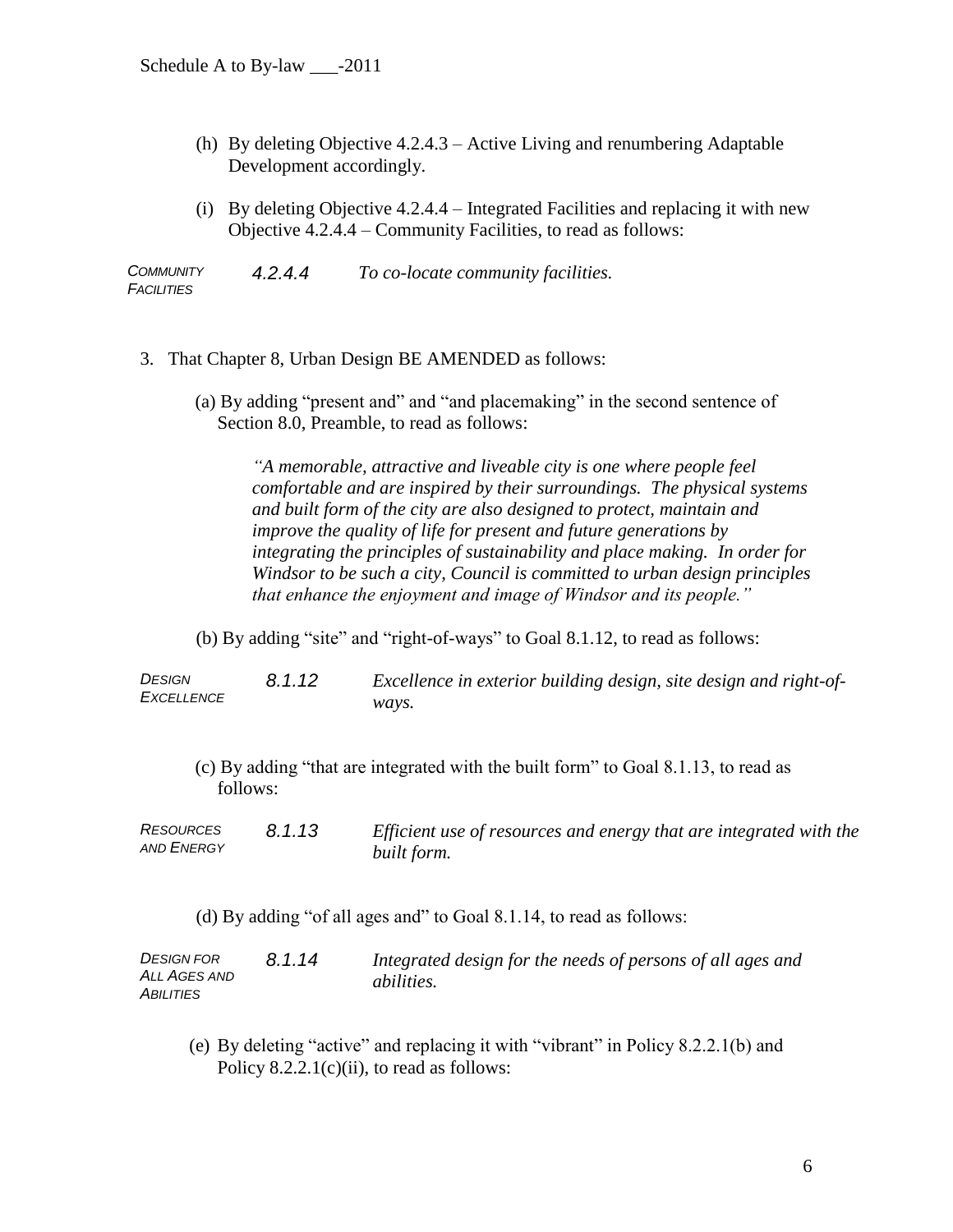- *(b) the image of Windsor as a regional centre for southwestern Ontario as expressed by a vibrant City Centre;*
- *(c) the image of Windsor as an attractive and liveable city as expressed by:*
	- *(i) the interconnected landscape features, such as the Ganatchio Trail, waterfront parks, Riverside Drive and bikeways;*
	- *(ii) the distinctive neighbourhoods and vibrant commercial areas such as Walkerville, Sandwich, Erie Street, Ottawa Street and City Centre; and*
- (f) By adding "(b) Heritage Conservation District", replacing "Theme Street" with "Mainstreets" and adding new "(f) Future Community Nodes" in Policy 8.2.2.2, to read as follows:
	- *(b) Heritage Conservation District;*
	- *(c) Gateway;*
	- *(d) Mainstreets (refer to section 8.11);*
	- *(e) Civic Way (refer to section 8.11); and*
	- *(f) Future Community Nodes.*
- (g) By adding "and Heritage Conservation Districts" in Policy 8.2.2.4, to read as follows:

| HERITAGE<br>AREAS AND<br>HERITAGE<br><b>CONSERVATION</b><br>DISTRICTS | 8.2.2.4 | Council will ensure that a proposed development or<br>infrastructure undertaking maintains, reinforces and enhances<br>the character of Heritage Areas and Heritage Conservation<br>Districts in accordance with the Heritage Conservation chapter<br>of this Plan. |
|-----------------------------------------------------------------------|---------|---------------------------------------------------------------------------------------------------------------------------------------------------------------------------------------------------------------------------------------------------------------------|
|-----------------------------------------------------------------------|---------|---------------------------------------------------------------------------------------------------------------------------------------------------------------------------------------------------------------------------------------------------------------------|

(h) By deleting "the creation of a secondary plan, guideline plan or other area specific study" and replacing it with "a development approval" in Policy 8.2.2.6, to read as follows: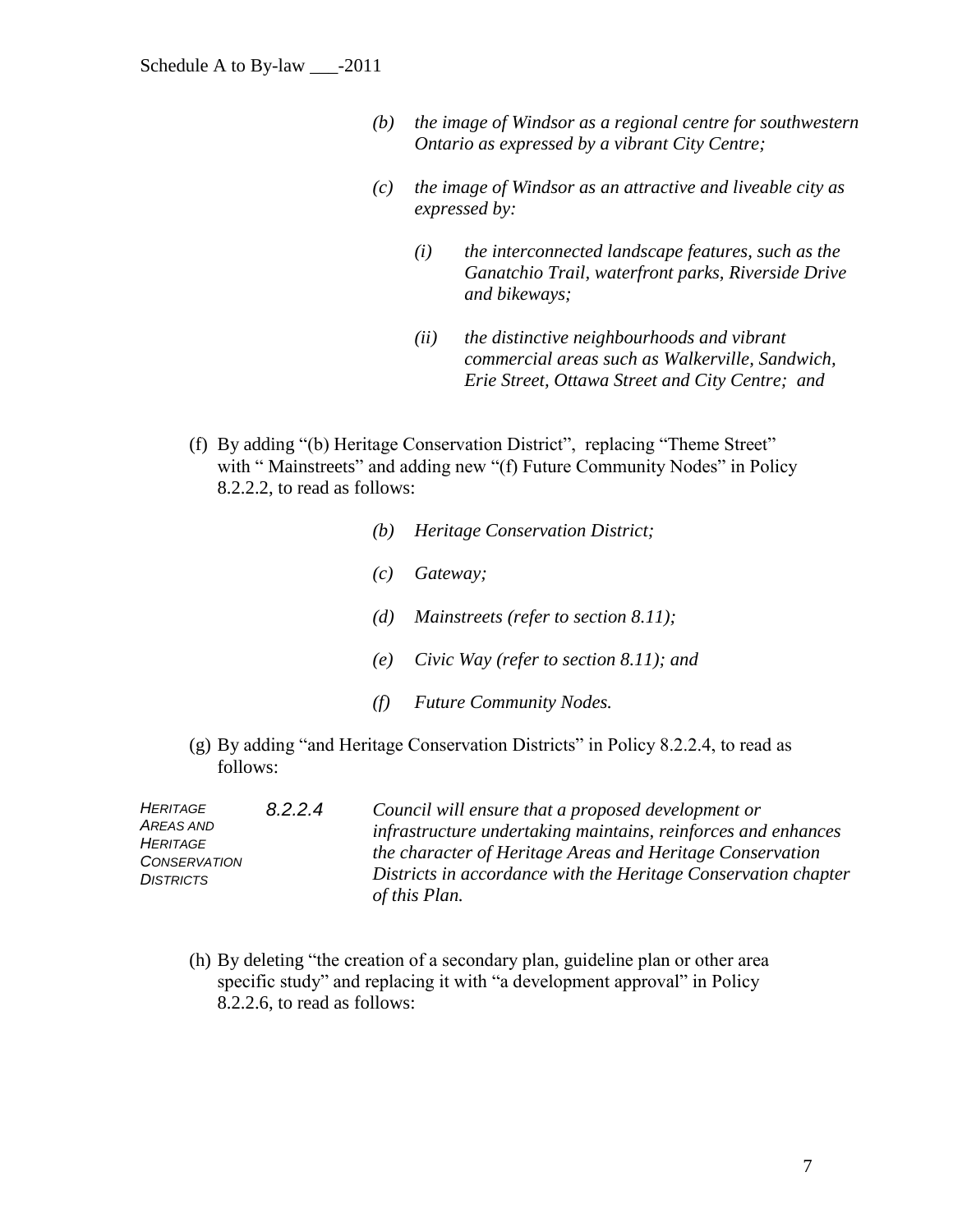*URBAN DESIGN STUDIES*

- *8.2.2.6 Council may require an urban design study as a part of a development approval in accordance with section 10.2 of this Plan.*
- (i) By deleting "Theme Street" and replacing it with "Mainstreets" in Policy 8.3.2.4 - Lighting, Policy 8.7.2.5 – Continuous Building Facades, Policy 8.7.2.10(b) – Exterior Design, Policy 8.7.2.16 – Enhance Image, Policy 8.11.2.8 – Decorative Sidewalks, Policy 8.11.2.10 – Mainstreets Defined and Policy 8.11.2.11 – Mainstreets.
- (j) By deleting "through various guidelines that" and replacing it with "to" in Policy 8.5.2.5, to read as follows:
- *LANDSCAPING 8.5.2.5 Council will encourage the use of landscaping to:*
	- (k) By adding a new policy on landscaping standard as Policy 8.5.2.6 (and renumbering the following policies), to read as follows:

| Minimum<br>LANDSCAPING<br><b>STANDARD</b> | 8.5.2.6 | Council may establish:                                       |  |
|-------------------------------------------|---------|--------------------------------------------------------------|--|
|                                           |         | a minimum standard for landscaping; and<br>$\left( a\right)$ |  |
|                                           |         | a minimum landscaped area.<br>(b)                            |  |

- (l) By adding "Conservation and" to the header in Policy 8.5.2.7, to reads as "Tree Conservation and Protection".
- (m)By deleting Policy 8.6.2.4 Solar Energy (and re-numbering the following policies).
- 4. That Chapter 9, Heritage Conservation BE AMENDED as follows:

(a) By adding "conservation" in Goal 9.1.1, to read as follows:

| RECOGNIZE  | 9.1.1 | The identification, recognition, protection, conservation, |
|------------|-------|------------------------------------------------------------|
| CONSERVE & |       | enhancement and proper management of heritage resources.   |
| ENHANCE    |       |                                                            |

(b) By adding "conservation and" in Objective 9.2.3, to read as follows: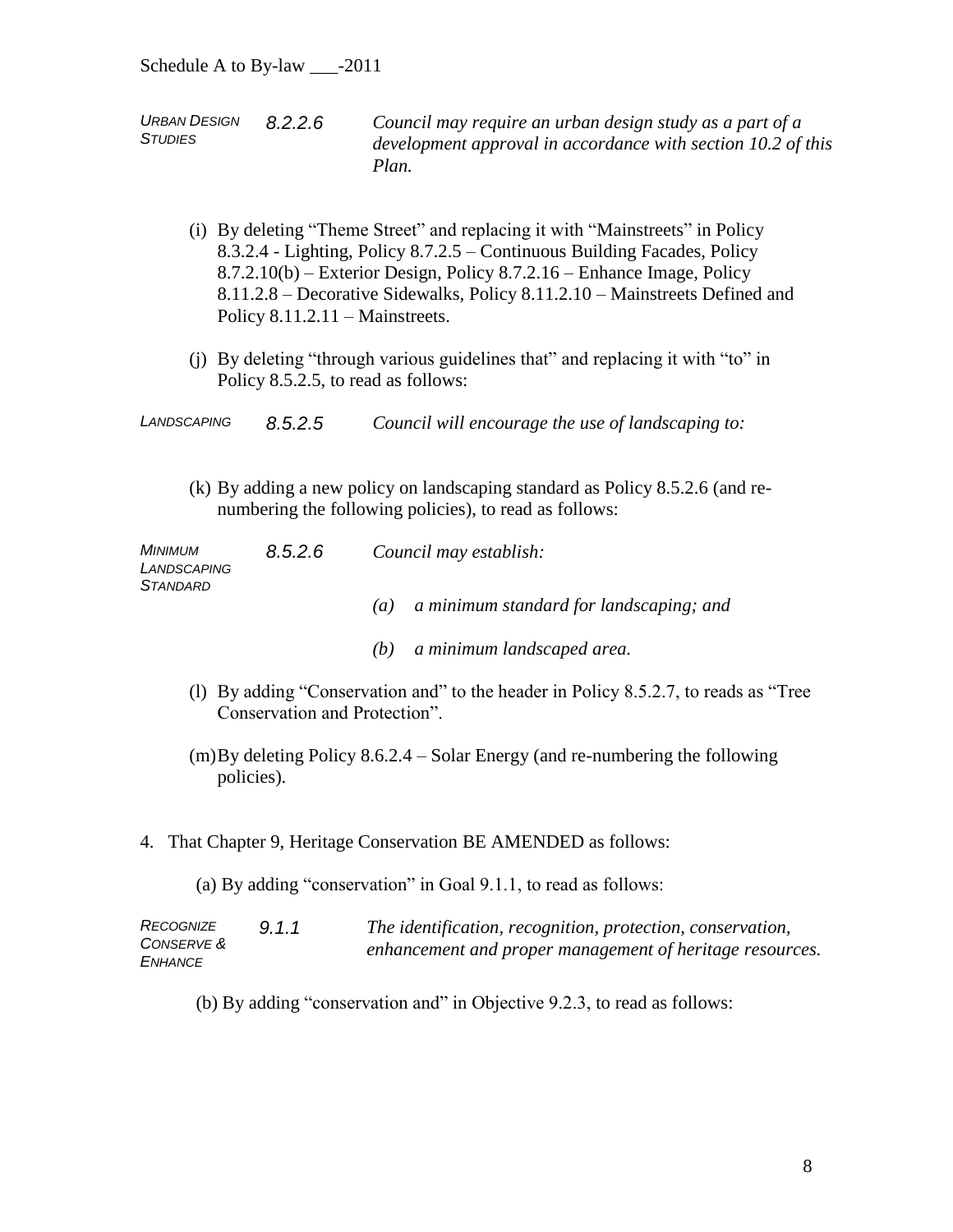*LEADERSHIP BY EXAMPLE 9.2.3 To lead the community in the protection, improvement, utilization and management of heritage resources by using municipally owned heritage properties as examples of proper conservation and stewardship.*

(c) By deleting Policy 9.3.1 and replacing it with a new General policy, to read as follows:

| 9,3,1                                                                       | <b>General</b>                   |                                                                                                                                                                                                                                                                                                                                                                     |
|-----------------------------------------------------------------------------|----------------------------------|---------------------------------------------------------------------------------------------------------------------------------------------------------------------------------------------------------------------------------------------------------------------------------------------------------------------------------------------------------------------|
| <b>CULTURAL</b><br>HERITAGE<br><b>RESOURCES</b><br><b>DEFINITION</b>        | 9.3.1.1                          | For the purposes of the Plan, heritage resources include built<br>heritage resources and cultural heritage landscapes that Council<br>has identified as being important to the community.                                                                                                                                                                           |
| <b>BUILT</b><br><b>HERITAGE</b><br><b>RESOURCES</b><br><b>DEFINITION</b>    | 9.3.1.2                          | Built heritage resources include buildings, structures,<br>monuments, installations or remains associated with<br>architectural, social, political, economic or military history.                                                                                                                                                                                   |
| <b>CULTURAL</b><br><b>HERITAGE</b><br>LANDSCAPE<br><b>DEFINITION</b>        | 9.3.1.3                          | Cultural heritage landscapes are defined geographical areas of<br>heritage significance, which have been modified by human<br>activities such as archaeological sites, heritage conservation<br>districts, parks/gardens, golf courses, neighbourhoods,<br>cemeteries, trail ways, streets, street patterns and industrial<br>complexes of cultural heritage value. |
| <b>HERITAGE</b><br>AREA<br><b>DEFINITION</b>                                | 9.3.1.4                          | For the purpose of this Plan, a Heritage Area is an area or<br>neighbourhood where there are collections of important heritage<br>resources.                                                                                                                                                                                                                        |
|                                                                             | Assistance as Policy 9.3.2.1(d). | (d) By deleting Policy 9.3.2.1(d) – Heritage Inventory and Policy 9.3.2.1(e) –<br>Heritage Areas and re-numbering the following Policy $9.3.2.1(f)$ – Public                                                                                                                                                                                                        |
|                                                                             |                                  | (e) By deleting Policy 9.3.3.2 - Heritage Property Designation Criteria and<br>replacing it with a new policy, to read as follows:                                                                                                                                                                                                                                  |
| <b>HERITAGE</b><br><b>PROPERTY</b><br><b>DESIGNATION</b><br><b>CRITERIA</b> | 9.3.3.2                          | In order to be considered for designation under the Ontario<br>Heritage Act, the property needs to meet the requirements set out<br>in Ontario Regulation 9/06.                                                                                                                                                                                                     |

(f) By deleting Policy 9.3.3.4 and replacing it with a new policy, to read as follows: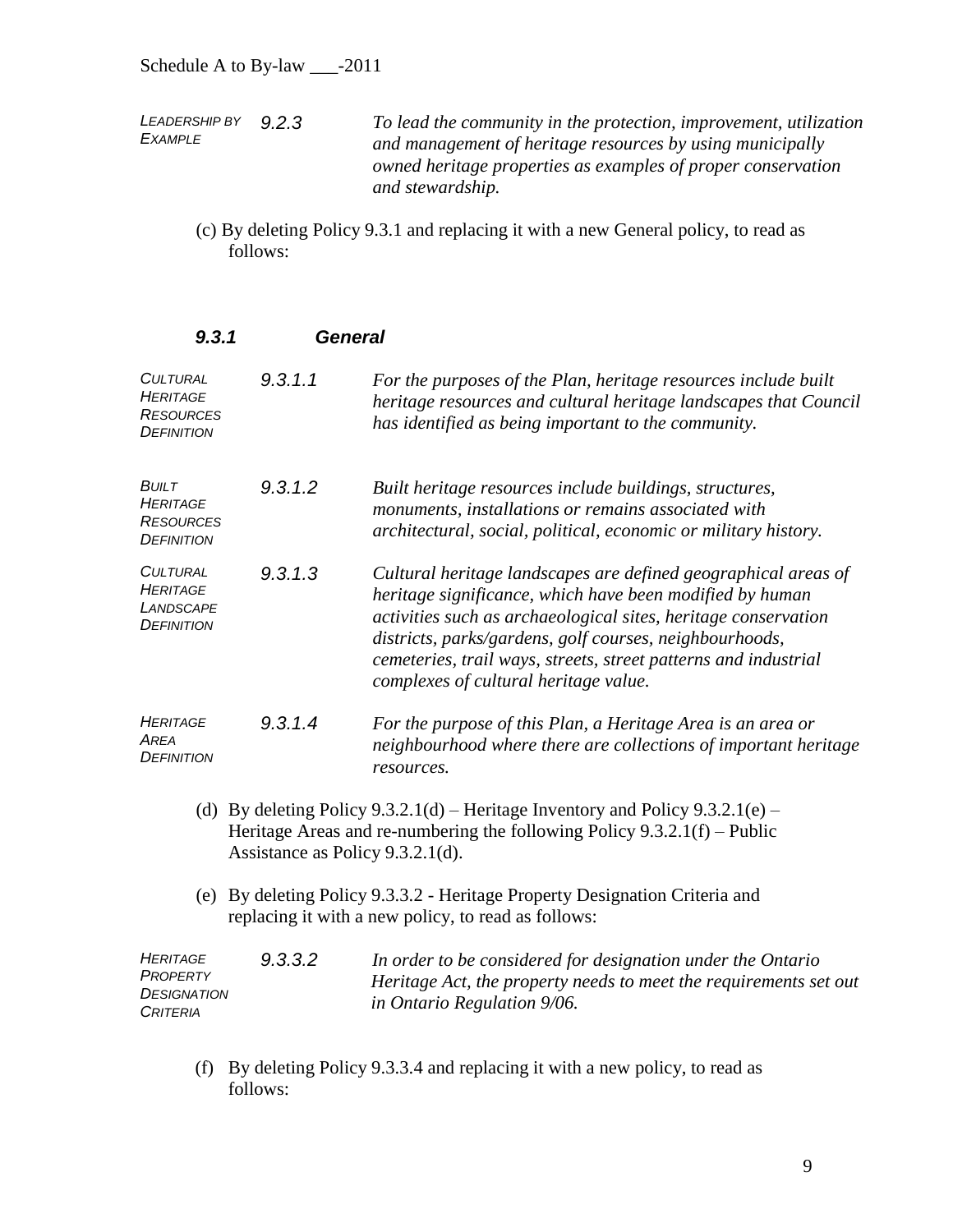| <b>IDENTIFY</b><br><b>HERITAGE</b><br><b>RESOURCES</b>                                            | 9.3.3.4                               |                  | Council will identify heritage resources by:                                                                                                                                          |  |  |
|---------------------------------------------------------------------------------------------------|---------------------------------------|------------------|---------------------------------------------------------------------------------------------------------------------------------------------------------------------------------------|--|--|
| <b>HERITAGE</b><br><b>REGISTER</b>                                                                |                                       | $\left(a\right)$ | maintaining and updating the list of built heritage resources<br>known as the Windsor Municipal Heritage Register; and                                                                |  |  |
| <b>HERITAGE</b><br><b>AREAS AND</b><br><b>HERITAGE</b><br><b>CONSERVATION</b><br><b>DISTRICTS</b> |                                       | (b)              | <i>identifying neighbourhoods containing collections of</i><br>important heritage resources such as Heritage Areas and<br>Heritage Conservation Districts on Schedule G: Civic Image. |  |  |
|                                                                                                   | (f) through (i) as $(g)$ through (j): |                  | $(g)$ By deleting Policy 9.3.4.1 $(e)$ – Protection of Heritage Resources, and<br>substitute the following, and adding a new policy 9.3.4.1(f), and renumbering                       |  |  |
| <b>EASEMENTS</b>                                                                                  |                                       | (e)              | entering into heritage easement agreements with the<br>owners of designated heritage properties who are<br>recipients of municipal heritage grants and/or loans;                      |  |  |
| PROPERTY<br><b>STANDARDS</b>                                                                      |                                       | (f)              | requiring that heritage properties are maintained, in order<br>to retain their heritage values, attributes, and integrity;                                                            |  |  |
|                                                                                                   | policy, to read as follows:           |                  | (h) By deleting Policy $9.3.5.1(a)$ – Heritage Areas and replacing it with a new                                                                                                      |  |  |
|                                                                                                   | 9.3.5.1                               |                  | Council will enhance heritage resources by:                                                                                                                                           |  |  |
| <b>HERITAGE</b><br><b>AREAS AND</b><br><b>HERITAGE</b><br><b>CONSERVATION</b><br><b>DISTRICTS</b> |                                       | $\left(a\right)$ | ensuring that within any Heritage Area or Heritage<br><b>Conservation District that:</b>                                                                                              |  |  |
| <b>INFRASTRUCTURE</b>                                                                             |                                       |                  | (i)<br>infrastructure undertakings respect and enhance<br>the historic character of the area.                                                                                         |  |  |
| <b>DEVELOPMENT</b>                                                                                |                                       |                  | development be of compatible height, massing,<br>(ii)<br>scale, setback and architectural style;                                                                                      |  |  |
|                                                                                                   |                                       |                  | (i) By deleting "Windsor Architectural Advisory Committee" and replacing it                                                                                                           |  |  |

with "Windsor Heritage Committee" in Policy 9.3.6.1(a), to read as follows:

*9.3.6.1 Council will manage heritage resources by:*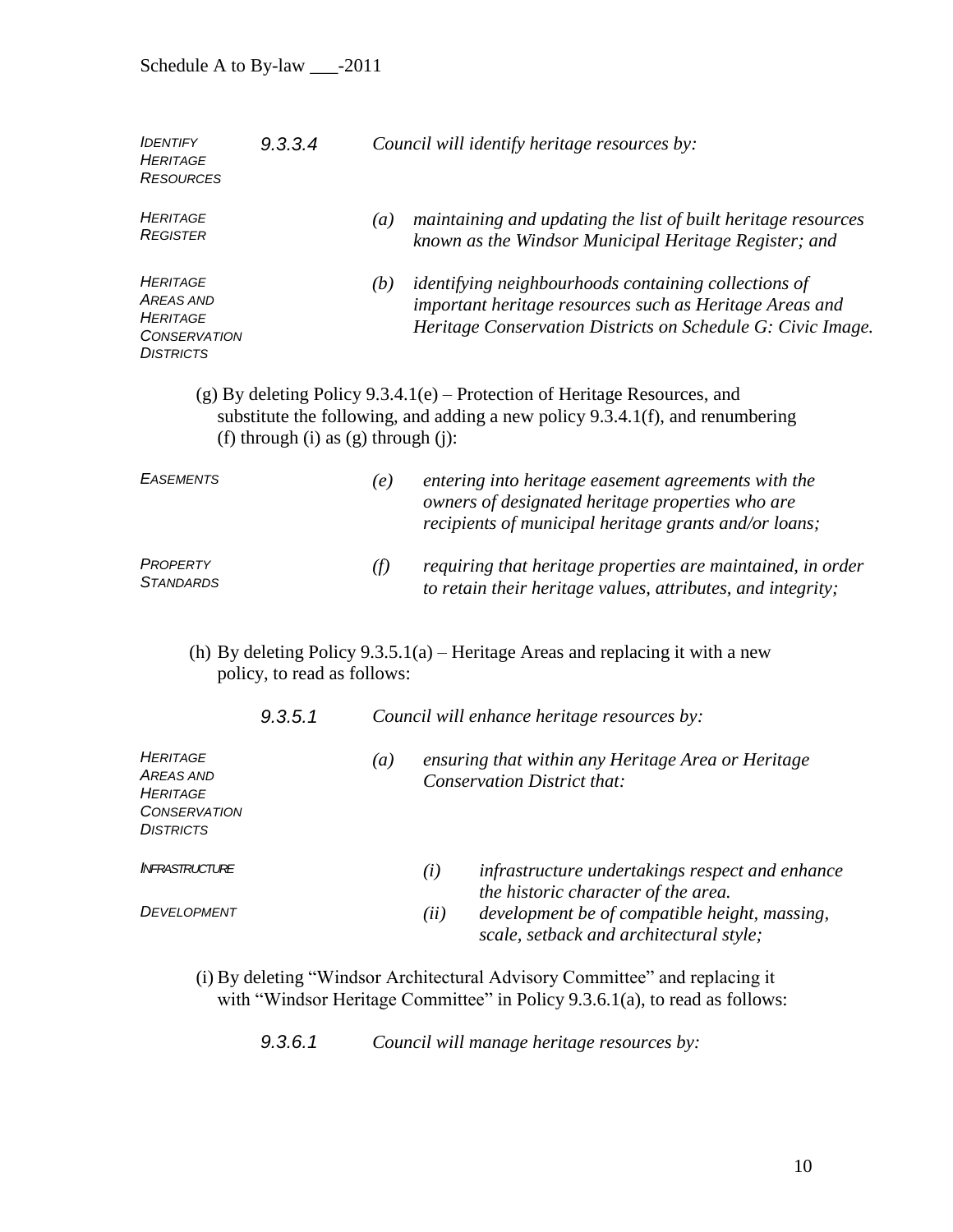*(a) seeking the advice of the Windsor Heritage Committee on matters associated with heritage conservation;*

*WINDSOR HERITAGE COMMITTEE*

(j) By adding "conserving" to Policy 9.3.6.1(b), to read as follows:

*LEADERSHIP (b) protecting, conserving and managing Municipally owned heritage resources in a manner which furthers the objectives and policies of this Plan and which sets an example of leadership for the community in the conservation of heritage resources;*

(k) By adding a new Policy 9.3.7.1(c) - Built Heritage Impact Study (with the following policies being re-numbered), to read as follows:

| Built<br>HERITAGE<br><b>IMPACT STUDY</b> | (C) | To ensure that properties designated under sections IV, V,<br>or VI of the Ontario Heritage Act (designated properties)<br>are conserved, development of any adjacent property shall<br>be required to: |                                                   |
|------------------------------------------|-----|---------------------------------------------------------------------------------------------------------------------------------------------------------------------------------------------------------|---------------------------------------------------|
|                                          |     |                                                                                                                                                                                                         | prepare a Built Heritage Impact Study to identify |

- *potential adverse impacts on the designated property, and*
- *ii) in the event any adverse impacts are identified in the Built Heritage Impact Study, then the development shall be subject to the Site Plan Control process to ensure appropriate mitigation measures are implemented*
- (l) By re-wording Policy  $9.3.7.1(d)$  Approval Process, to read as follows:

*APPROVAL* 

*<sup>P</sup>ROCESS (d) utilizing the planning approval process (subdivisions/condominiums, official plan amendments, zoning amendments, site plan control, consent, minor variance, demolition control) to facilitate the retention of heritage resources, and to ensure any proposed development is compatible with heritage resources;*